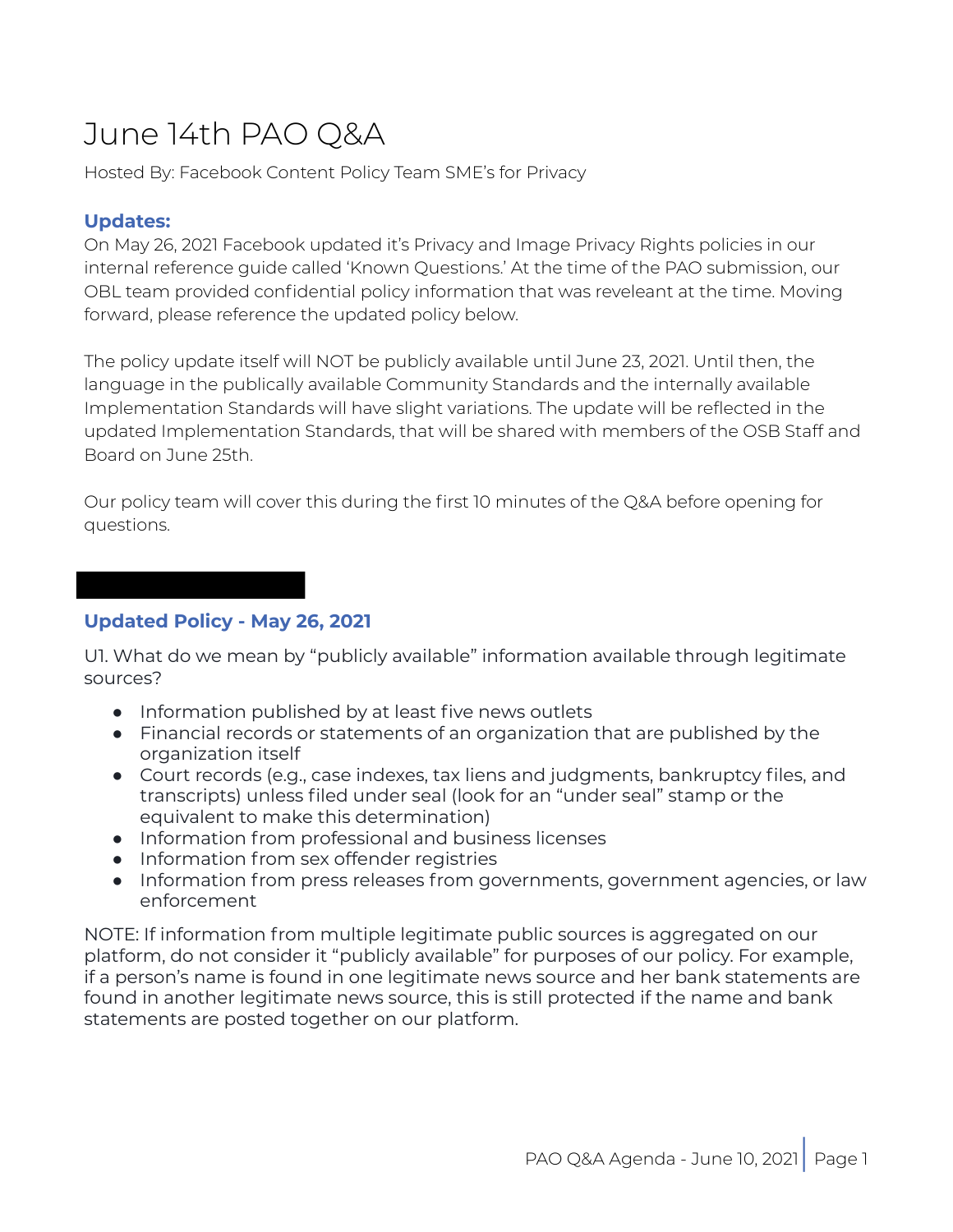U2. What is not a legitimate source of "publicly available" information?

- Data broker websites, such as spokeo.com, whitepages.com, pipl.com, beenverified.com, instantcheckmate.com, and reverse phone number lookup websites
- Information from deeds (these are technically publicly recorded, but they are not easy to find for the average person)
- Residential addresses advertised on real estate websites and in real estate marketing materials
- Information from police reports

U3. How do we action content that does not fit into any of the above categories?

● Remove it. The presumption is that otherwise-violating content is not publicly available. If a user does not make clear where the information comes from and we cannot determine that it comes from a publicly available source, then we remove the content.

U4. How do we action information published by news outlets that comes from non-publicly-available sources?

> ● Treat this information as publicly available because it has been published by news outlets, regardless of where the news outlets may have obtained it. For example, if news outlets publish otherwise private information from a police report or a deed, treat it as publicly available.

## **Previous Policy - submitted on 4/30**

#### **Privacy Violations and Image Privacy Rights Policy Rationale:**

Privacy and the protection of personal information are fundamentally important values for Facebook. Facebook works hard to safeguard personal identity and information in order to protect people from potential physical or financial harm. Facebook does not allow people to post personal or confidential information about themselves or others.

Facebook removes content that shares, offers or solicits personally identifiable information or other private information that could lead to physical or financial harm, including financial,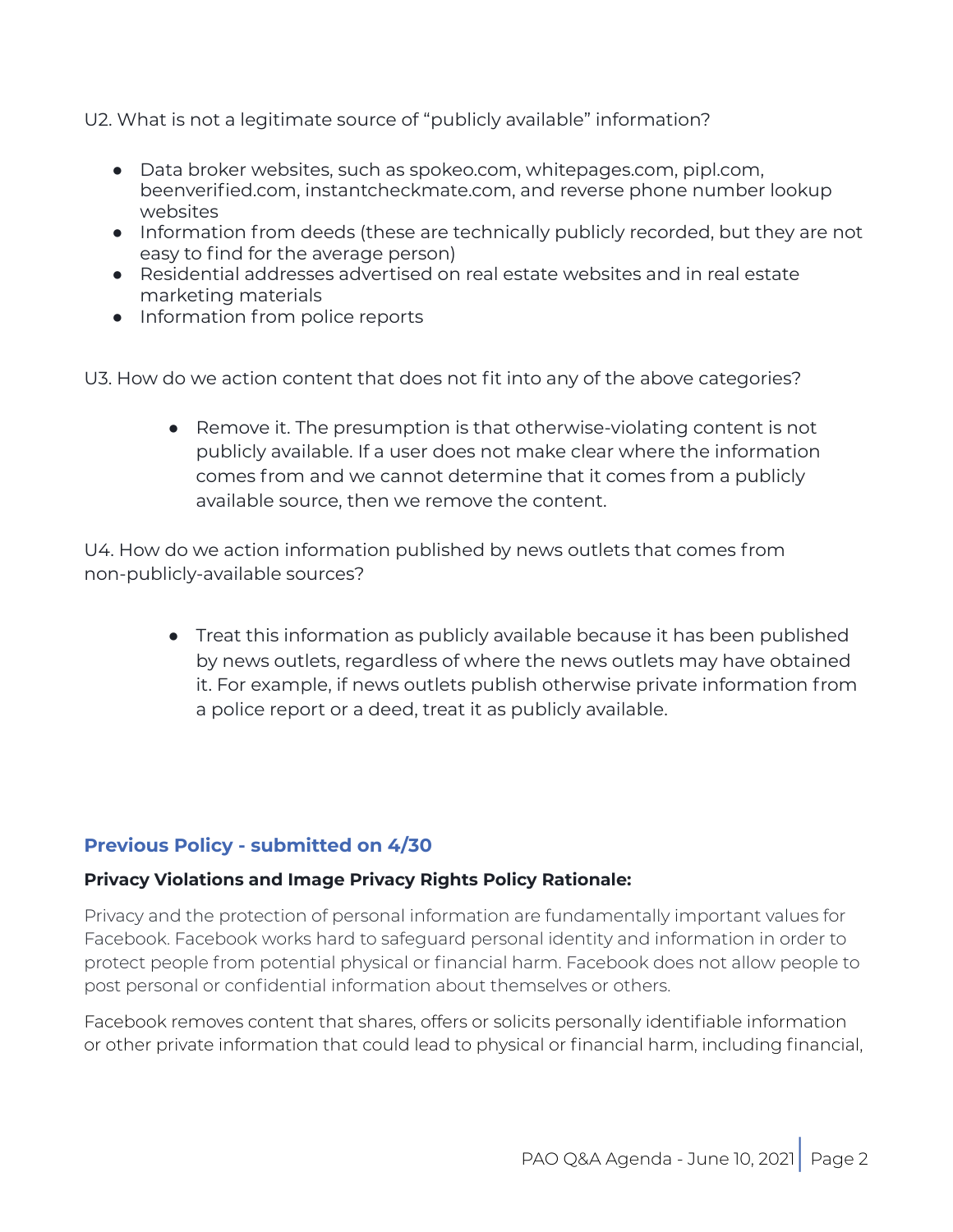residential, and medical information, as well as private information obtained from illegal sources.

Facebook also provides people ways to report imagery that they believe to be in violation of their privacy rights.

See Community Standards, Section 11.

## **Excerpt from Facebook's Privacy Violations and Image Privacy Rights policy:**

Do not post:

Content that shares or solicits any of the following private information, either on Facebook or through external links:

Personally identifiable information about yourself or others: ...

● Personal contact information of others such as phone numbers, addresses and email addresses

Imagery that display the external view of private residences if all of the following conditions apply:

- The residence is a single-family home, or the resident's unit number is identified in the image/caption
- The city/neighborhood or GPS pins (for example, a pin from Google Maps) are identified
- $\bullet$  The content identifies the resident(s)
- That same resident objects to the exposure of their private residence or there is context of organizing protests against the resident (this does not include embassies that also serve as residences)

Community Standards, Section 11.

In order to aid in the Oversight Board's consideration of Facebook's Policy Advisory Opinion Request, Facebook provides an excerpt of its Known Questions. Facebook's Known Questions are used to provide definitions, guidance, and instruction to content reviewers when assessing potential violations of the Community Standards. Facebook regularly reviews and updates the Known Questions resource and is currently undergoing an audit of all Known Questions.

## **Excerpt from Facebook's Known Questions:**

What do we mean by 'Publicly available' information?

- We want to protect users' private information. If their information is easily found elsewhere online or has been published through some media, it is no longer private information. For example:
	- Information published through legitimate news source or publications: